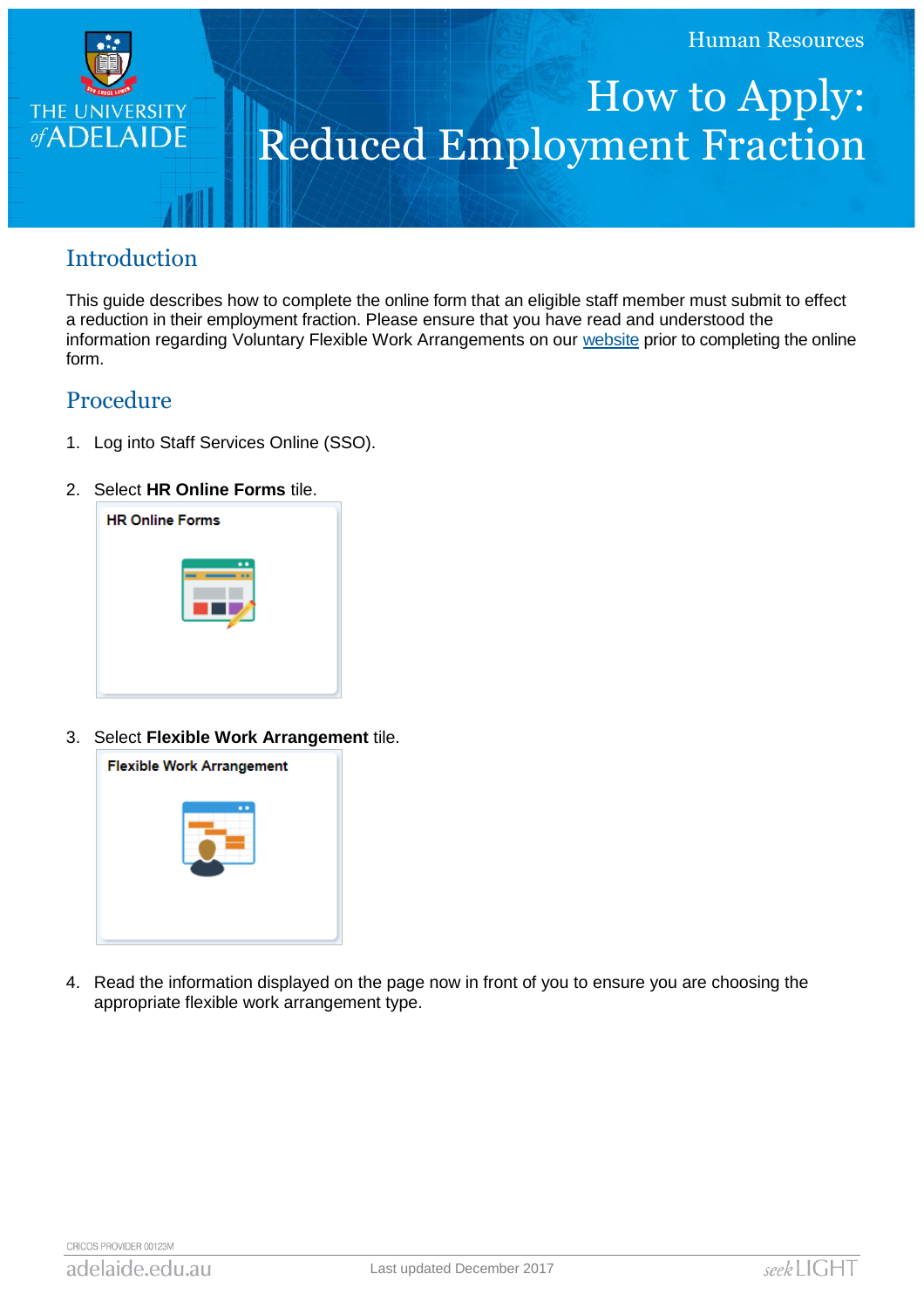#### 5. Click **Initiate a Request** to start completing a form.

| <b>How to Apply</b>                                                                                                                                                                                                                        |  |  |  |  |  |
|--------------------------------------------------------------------------------------------------------------------------------------------------------------------------------------------------------------------------------------------|--|--|--|--|--|
| You need to discuss with your supervisor your proposal to participate in a flexible work arrangement. Once agreed in<br>principle, the Flexible Working Arrangement online form can be completed by clicking on the relevant button below. |  |  |  |  |  |
| I want to:                                                                                                                                                                                                                                 |  |  |  |  |  |
| <b>Initiate a Request</b><br><b>View a Request</b><br><b>End an Arrangement</b>                                                                                                                                                            |  |  |  |  |  |
|                                                                                                                                                                                                                                            |  |  |  |  |  |

6. Click on the calendar icon and select your Commencement Date.

| <b>Commencement Date</b><br>Bt |                 |          |   |                 |      |                      |   |                         |
|--------------------------------|-----------------|----------|---|-----------------|------|----------------------|---|-------------------------|
|                                |                 |          |   |                 |      |                      |   | $\overline{\mathbf{x}}$ |
|                                |                 | October  |   | $\mathcal{R}$ : | 2017 |                      | ▼ |                         |
|                                | s               | M        | т | W               |      | T F S                |   |                         |
|                                | 1               |          |   |                 |      | 2 3 4 5 6 7          |   |                         |
|                                |                 | 8 9 10   |   |                 |      | 11 12 13 14          |   |                         |
|                                | 15 <sup>1</sup> |          |   |                 |      | 16 17 18 19 20 21    |   |                         |
|                                |                 |          |   |                 |      | 22 23 24 25 26 27 28 |   |                         |
|                                |                 | 29 30 31 |   |                 |      |                      |   |                         |
|                                |                 |          |   |                 |      |                      |   |                         |
|                                |                 |          |   |                 |      |                      |   |                         |
|                                |                 |          |   |                 |      | Current Date D       |   |                         |
|                                |                 |          |   |                 |      |                      |   |                         |

**Note:** Dates highlighted in yellow indicate the commencement of a pay period.

7. If you hold multiple positions with the university, please select which position this request applies to.

| <b>Position Information</b>                                                                                                                                        |                                     |                               |  |  |  |  |
|--------------------------------------------------------------------------------------------------------------------------------------------------------------------|-------------------------------------|-------------------------------|--|--|--|--|
| You must submit a separate Flexible Work Arrangement request for each position.<br>Please select which position this Flexible Work Arrangement request applies to: |                                     |                               |  |  |  |  |
|                                                                                                                                                                    | <b>Position Description</b>         | <b>Department</b>             |  |  |  |  |
|                                                                                                                                                                    | Senior Executive Officer            | School of Biological Sciences |  |  |  |  |
|                                                                                                                                                                    | School Manager, Biological Sciences | School of Biological Sciences |  |  |  |  |

**Note:** This section will only be visible to those with multiple positions at the university.

#### 8. Select **Reduced Employment Fraction** from the dropdown list.

| <b>Flexible Work Arrangement Type</b>                                         |                                    |          |
|-------------------------------------------------------------------------------|------------------------------------|----------|
|                                                                               |                                    |          |
| Please select arrangement type<br>Please note, you will only see the arranger |                                    | he comme |
|                                                                               | <b>Compressed Weeks</b>            |          |
|                                                                               | <b>Purchased Leave</b>             |          |
|                                                                               | <b>Reduced Employment Fraction</b> |          |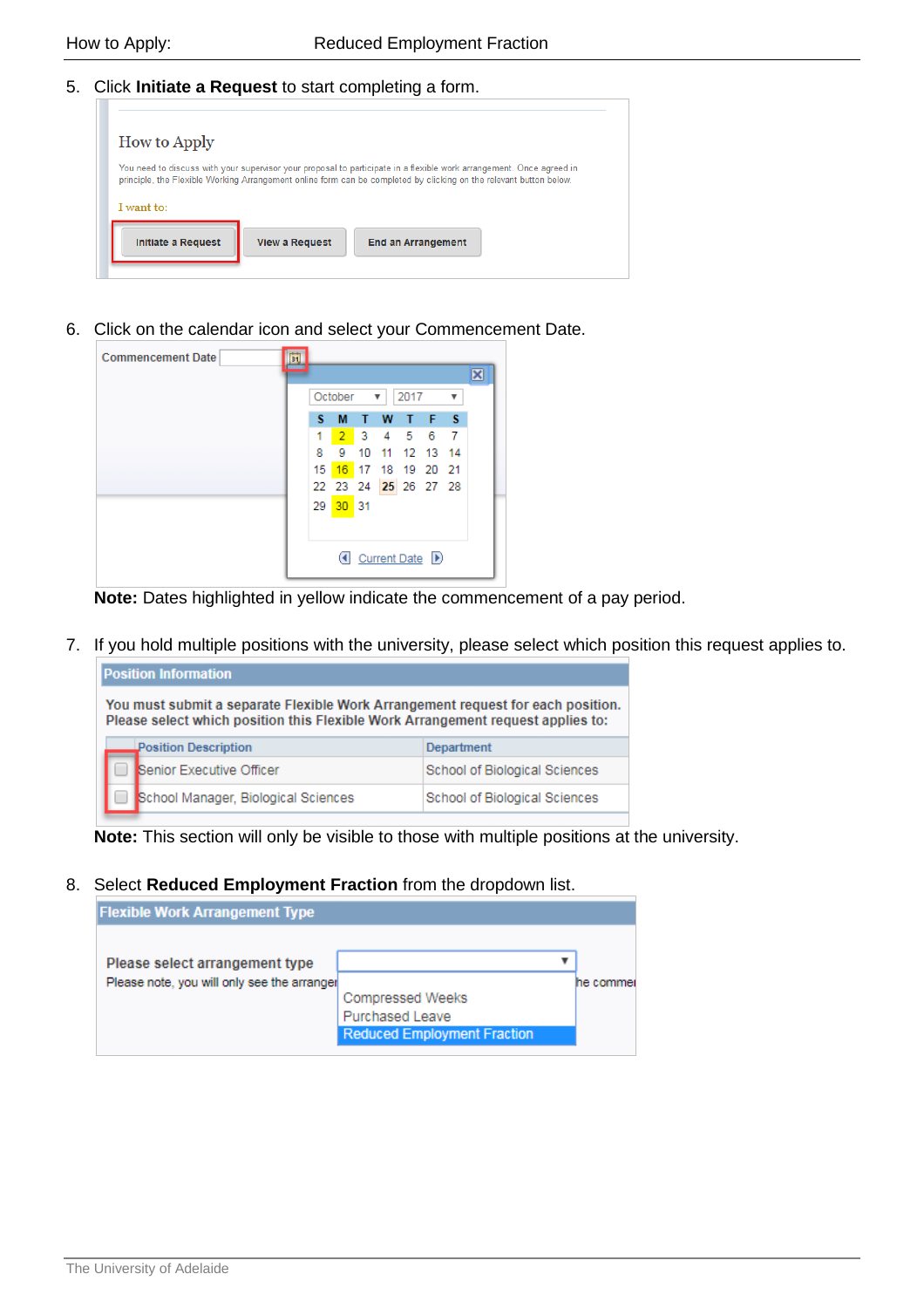9. Select an arrangement sub-type from the dropdown list.

| Arrangement sub-type |                                                 |
|----------------------|-------------------------------------------------|
|                      | Care of Child<br>Care of Family Member<br>Other |

#### 10. Click **Next**.

11. Click on the calendar icon and select your End Date.



**Note:** Dates highlighted in yellow indicate the end of a pay period.

12. Enter the hours you plan to work each day. If you are not working on one day, leave blank.



**Note:** Average Weekly Hours total is based on the sum of both week's hours, divided by two.